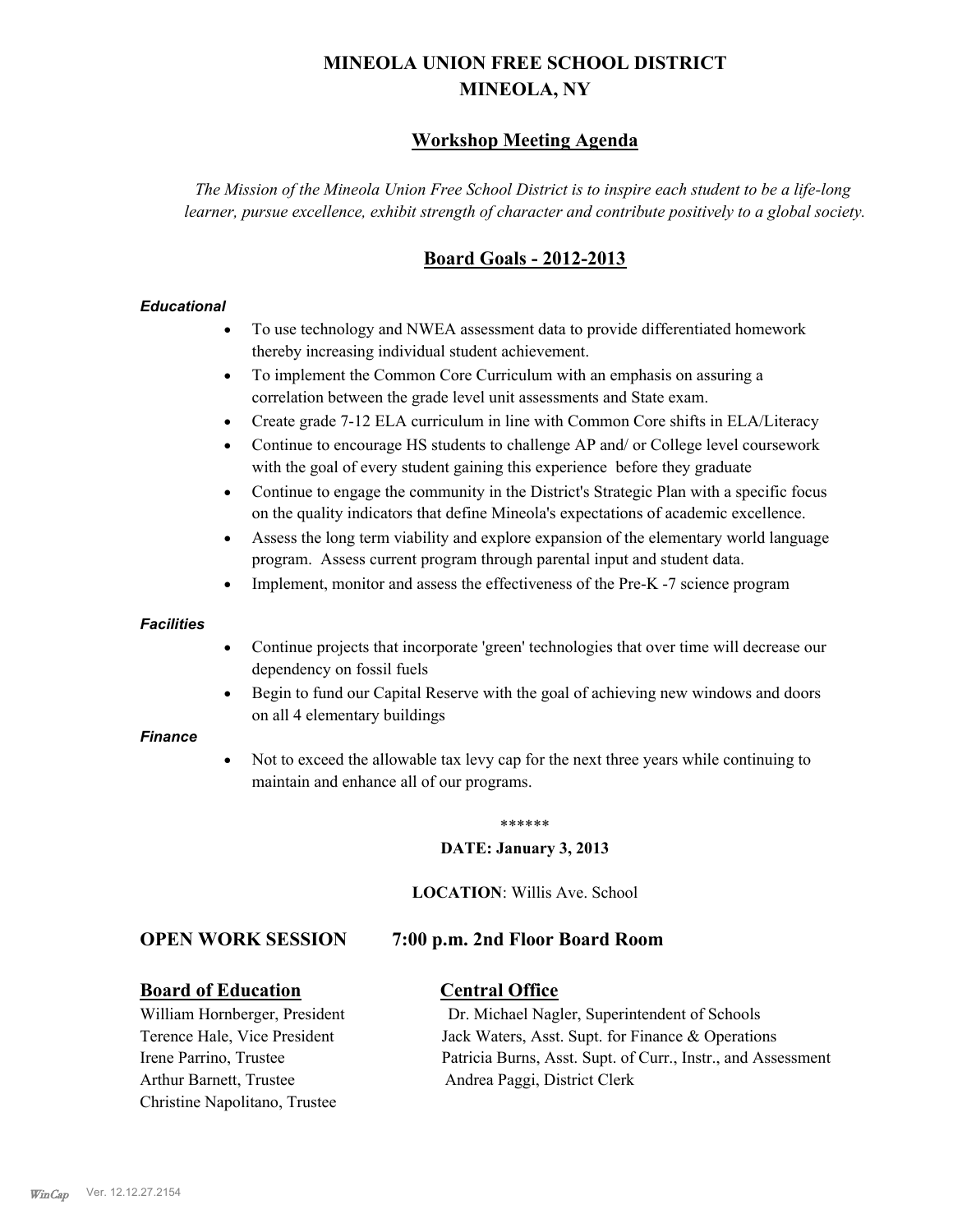**A. Call to Order** 

- **B. Pledge of Allegiance**
- **C. Reading of Mission**
- **D. Moment of Silent Meditation**
- **E. Dais & Visitor Introductions**
- **F. High School Student Organization Report**
- **G. Old Business**

**H. New Business**

# **I. Consensus Agenda**

**RESOLUTION #36 -BE IT RESOLVED** that the Board of Education approves the consensus agenda items I.1.a. through I.2.c., as presented.

**Motion: Second: \_\_\_\_\_\_\_\_\_\_\_\_\_**

| Yes: | No: |
|------|-----|
|      |     |
|      |     |
|      |     |
|      |     |
|      |     |
|      |     |

## 1. **Instruction**

**Passed: \_\_\_\_\_\_\_\_\_\_\_\_\_**

Appointment(s) Club/Stipends a.

> That the Board of Education approves the following Club/stipend recommendatios for 2012-2013 year:

| <b>POSITION</b>               | <b>EMPLOYEE NAME</b>         | STIPEND                  |
|-------------------------------|------------------------------|--------------------------|
| <b>Amend Animal Rights-</b>   | Annmarie Palumbo 1.0 (not    | \$900.00                 |
| <b>PAWS</b>                   | splitting w/Ilyse Milberg)   |                          |
| Amend Book Club               | Ilyse J. Milberg $(.5)$      | $.5 \text{ of } $900.00$ |
| Amend Book Club               | Annmarie Palumbo (.5)        | $.5 \text{ of } $900.00$ |
| <b>Amend Community Action</b> | Andrea M. Antonelli (.5)-    | .5 of \$1,092.00         |
| Advisor                       | splitting w/Annmarie         |                          |
|                               | Palumbo                      |                          |
| <b>Amend Community Action</b> | Annmarie J. Palumbo(.5)-     | .5 of \$1,092.00         |
| Advisor                       | splitting w/Antonelli not    |                          |
|                               | Milberg                      |                          |
| Amend Yearbook Advisor        | Annmarie J. Palumbo(.5)      | .5 of \$2,840.00         |
|                               | splitting with Antonelli not |                          |
|                               | Milberg                      |                          |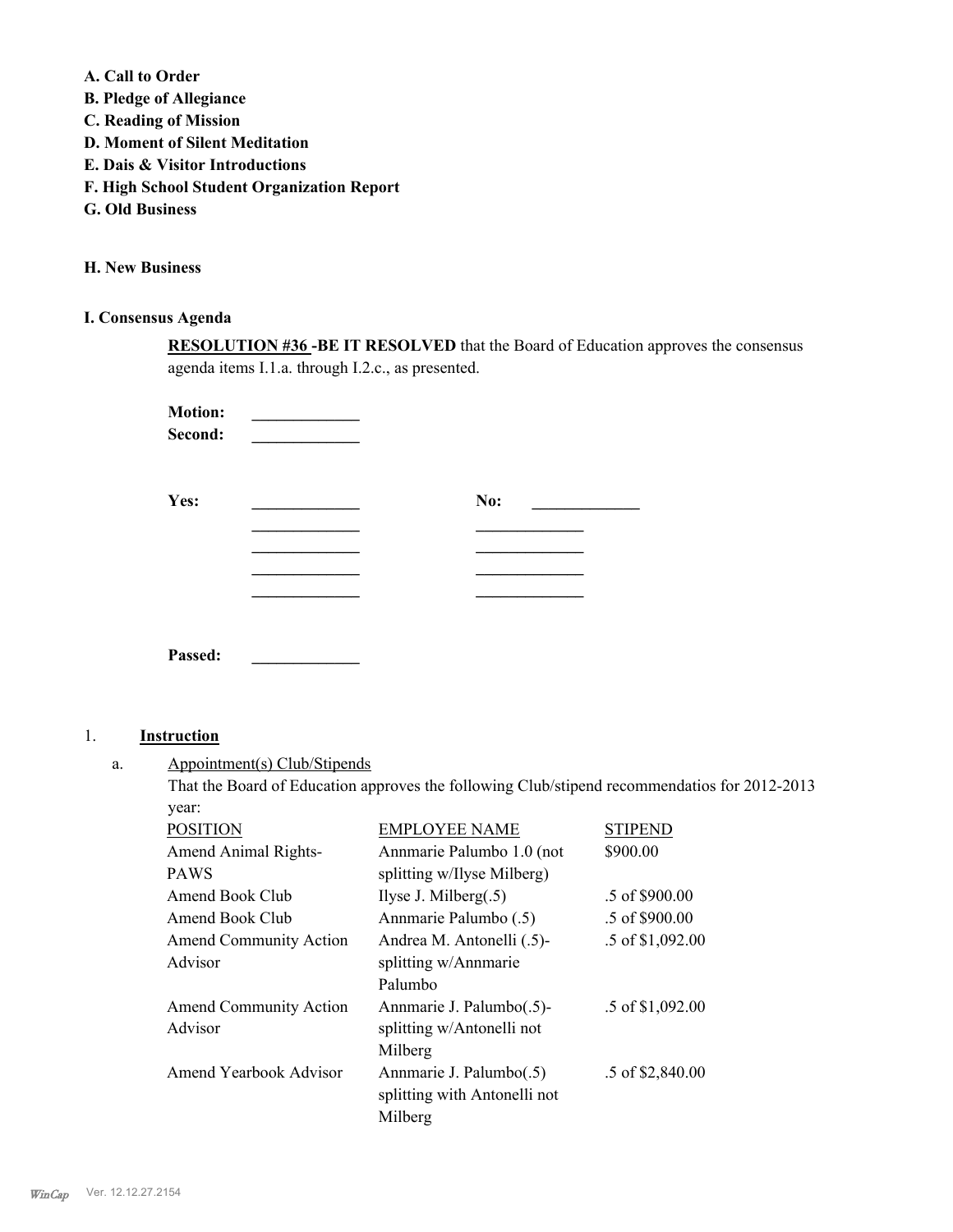| <b>POSITION</b>             | <b>EMPLOYEE NAME</b>      | <b>STIPEND</b>   |
|-----------------------------|---------------------------|------------------|
| Amend Yearbook Advisor      | Andrea M. Antonelli (.5)  | .5 of \$2,840.00 |
|                             | splitting w/Palumbo       |                  |
| Amend National Jr Honor     | Ilyse J. Milberg - cancel |                  |
| Society - will not run this | stipend                   |                  |

# 2. **Civil Service**

a. Appointments

year

- That the Board of Education approve the appointment of Joseph Pastore, to the position of Student Worker, as a Locker Room Attendant at the Middle School, effective 12/18/2012, salary \$8.50 per hour. 1.
- That the Board of Education approve the re-appointment of James Bruno, to the position of Cleaner Sub, effective 12/17/2012, salary \$12.25 per hour. 2.
- b. Leave(s) of Absence
- That the Board of Education approve a paid Medical Leave of Absence to Anna Neumann, Teacher Aide at Meadow Drive, due to surgery, effective January 8, 2013. Return date is approximately six weeks or at doctor's discretion. 1.
- c. Resignation(s)
- That the Board of Education accepts, with regret, the letter of resignation from Lillian Rumore, Teacher Aide at the High School, for the purpose of retirement, effective February 5, 2013. 1.
- That the Board of Education accepts, with regret, the letter of resignation from Mary O'Brien, Steno Secretary at the Middle School, for the purpose of retirement, effective June 30, 2013. 2.

## **J. Superintendent's Report**

Superintendent of Schools' Reports for 1/3/13

Presentations: 1. Data Cube

Superintendent Comments

**K. Executive Session Time: \_\_\_\_\_\_\_ p.m.**

| <b>Motion:</b><br>Second: |     |
|---------------------------|-----|
| Yes:                      | No: |
|                           |     |
|                           |     |
|                           |     |
|                           |     |
| Passed:                   |     |